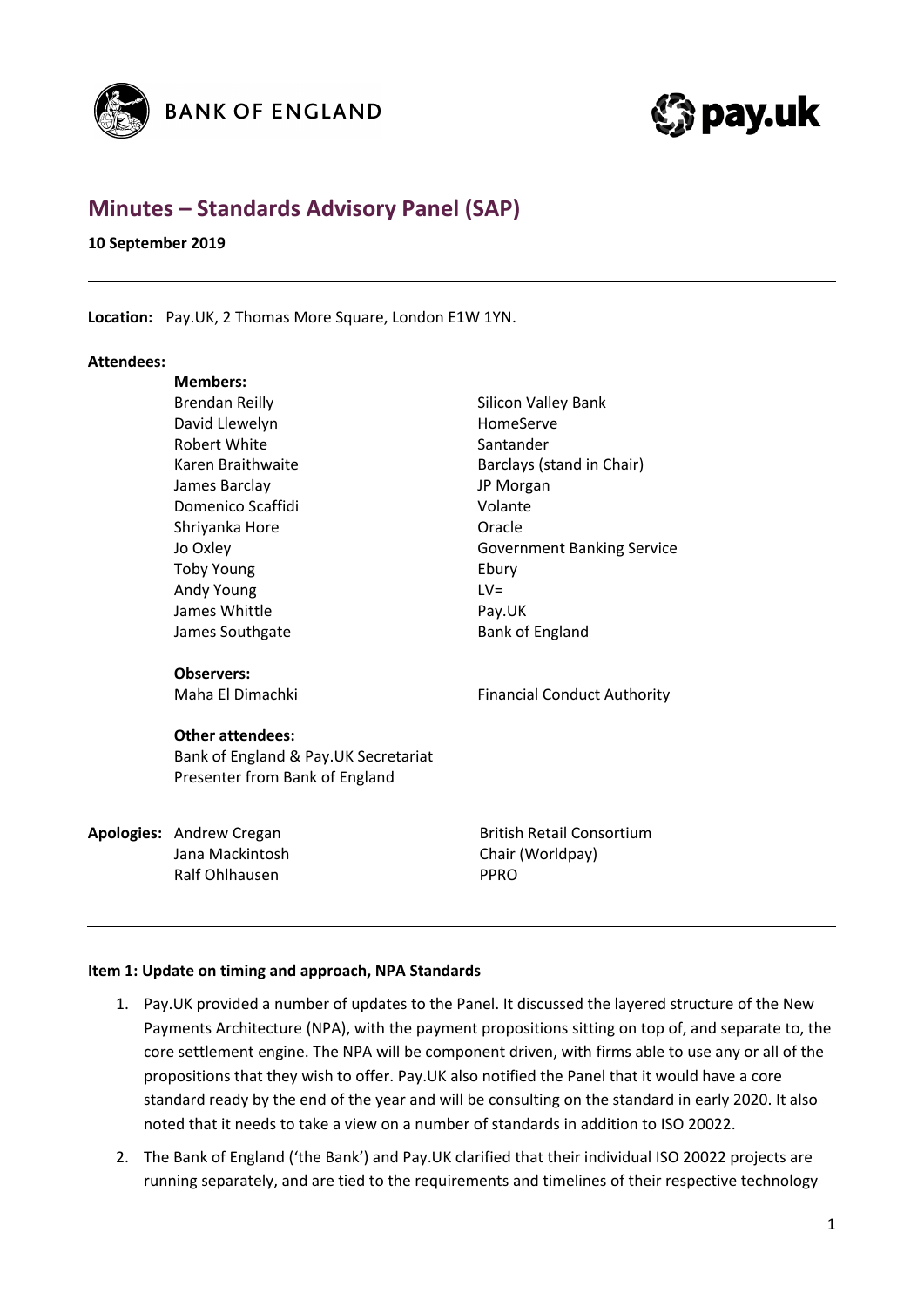renewal programmes. Nevertheless, on ISO 20022 both were committed to align timelines, technical details and data requirements where possible, recognising the benefits of harmonisation and consistency to the industry.

# **Item 2: FPS Questionnaire indicators regarding the ISO transition approach for the NPA Programme**

- 3. Pay.UK recently published a questionnaire on migrating FPS onto the NPA. It updated the Panel on some of the key themes from responses to questions about the ISO 20022 transition approach. These included:
	- a. 60% of the 46 respondents wanted enhanced data in FPS from day one or within the first year after transition.
	- b. The most commonly requested enhanced fields were, in order: enhanced remittance data, LEIs, 'track and trace' and purpose codes.
	- c. A need for a clear roadmap for NPA delivery. Pay.UK stated that it is expecting to be able to share more clear and detailed plans once its technology partner has been procured.
- 4. A full response to the questionnaire will be published on the Pay.UK website in due course.

# **Item 3: NPA core standard enhancements**

- 5. Pay.UK is currently considering how it can catalyse the network effects that would deliver the maximum benefits to the industry from the new enhanced core standard. As part of this, it is looking at which parties it can say must include which data. The Panel had two main points:
	- a. Any mandate on indirect participants and end-users should only be the ability to accept flows – how particular fields and data are used by customers should be competitive. The Bank and Pay.UK noted here that there is a balance to strike between competition and the need for some central impetus to ensure consistent use of the message. This is why the Bank is planning to initiate and assist the creation of market guidance by, and for, different sectors of the economy using CHAPS payments.
	- b. Sometimes there are barriers to including data that are not solely down to it being offered to customers. For example, the FPS 140 character field is not used because it does not fit on a paper statement.
- 6. Pay.UK noted these comments and will consider them as it advances this work.

### **Item 4: Benefits and success criteria**

- 7. The Bank was exploring potential quantitative measures to fully assess the benefits of introducing ISO 20022. The Panel has previously discussed what qualitative benefits could be delivered with an ideal implementation of ISO 20022, and what else needs to happen to deliver those benefits, given delivery is not in the direct control of any one agent.
- 8. The Panel gave a number of suggestions and comments on developing such measures, and potential success criteria. It also noted that whilst the mandatory inclusion of certain data may be required to deliver the benefits, any mandation should be clearly signposted well in advance. This is particularly so for customer data, to allow firms to build the channels to collect such data.
- 9. On strengthened operational resilience as a benefit, the Panel discussed the Bank's proposal to build a 'CHAPS as a retail alternative' (CARA) service for a contingency scenario. The Panel was